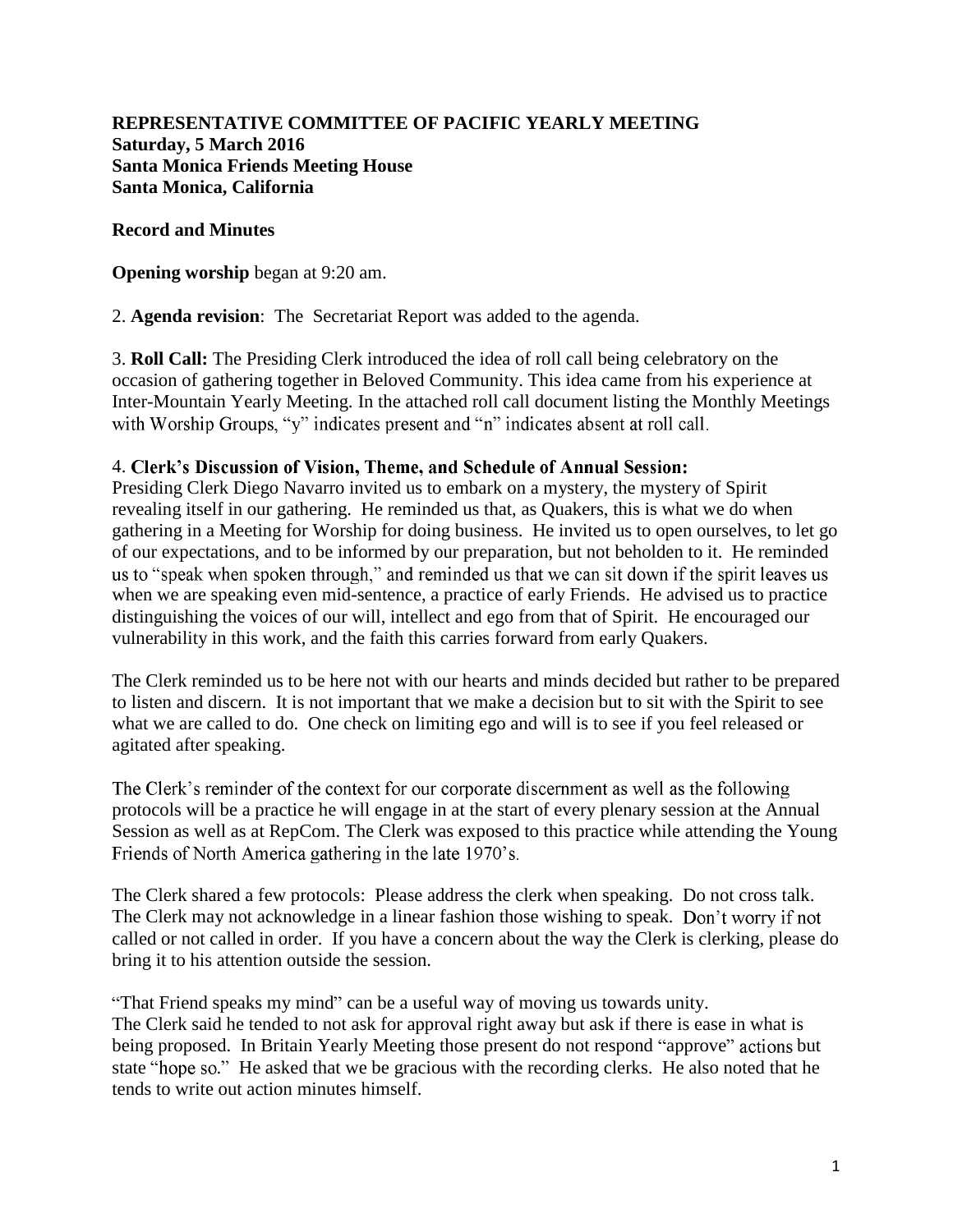#### **1. Annual Session 2016**

There has been discernment within the Yearly Meeting regarding our structure and its impacts upon attendance. It has been noted that weekend attendance at Yearly Meeting may be higher than weekdays. We are therefore experimenting with a new structure, in which the Annual Session will commence on a Friday and end on a Wednesday. It is hoped that this may result in a greater number of people able to attend all or part of the Annual Session. Annual Session this year will take place from Session Friday June 17 to Wednesday June 22. We will continue with the Friday-Wednesday structure in 2017.

The Clerk has given this year's Annual Session the theme of "Lifting of the Veil: Awakening to the Presence". The theme is inspired from a quote in Isaac Penington's essay, "The Way of Life" and Death." Early Friends believed in the presence of the Living Spirit, but it was not something seen but perceived through a veil. Our Quaker language is a visceral language, as in "sense of the Meeting," and "being spoken through." Please see the full Clerk's Call on the Yearly Meeting website. Speakers this year are drawn from our own community: Carl Magruder (Strawberry Creek) and Darcy Stanley (Strawberry Creek). Both were raised in the Yearly Meeting.

At the Annual Session at San Diego years ago, there seemed to be a life outside the plenaries that was vital, with a sense of Spirit at work. When the Clerk was on Ministry and Oversight Committee he asked the Presiding Clerk how we might bring that type of vitality into the plenaries. The answer was that the Plenary agenda was full. After much consideration Diego has restructured the Annual Session with this in mind. The result is an intergenerational schedule centered around the movement of the Spirit among us. We will weave together plenaries and worship with the Children's Program, Junior Yearly Meeting (JYM) and Young Adult Friends (YAF). Typically intergenerational sessions at Annual Session are about games and sometimes the JYM has introduced to the Annual Session new practices like Chat Groups. In this year's schedule the Clerk is establishing Intergenerational session that are spiritual in nature. The Clerk reviewed the proposed schedule with those gathered, and this is appended to the minutes. He noted that the schedule is likely to go through revisions until the Annual Session commences, and we were advised to stay abreast of these changes via the website.

It was noted that Meeting for Memorials has been moved to Sunday to allow more people to attend. The daily schedule includes a choice of either, Bible Study or Early Quaker Writings (based on Marcel Martin's contemplative practice format). A concern was raised that Transformative Friends is not on the schedule. It was noted that Ministry and Oversight had understood that Anthony Manusos wanted a hiatus this year from this responsibility. This issue will be taken but up by Ministry & Oversight and the Clerk in consultation with Anthony Manusos.

Last year's evaluation meeting at the end of the Annual Session noted that our Yearly Meeting would benefit from greater communication and coordination throughout the year. With that goal in mind, the Clerk has formed three coordination teams to facilitate more dialogue between and among the various stakeholders in the Yearly Meeting. The teams have been organized around the work of the YM, with one group focused on youth activities, one group focused on our work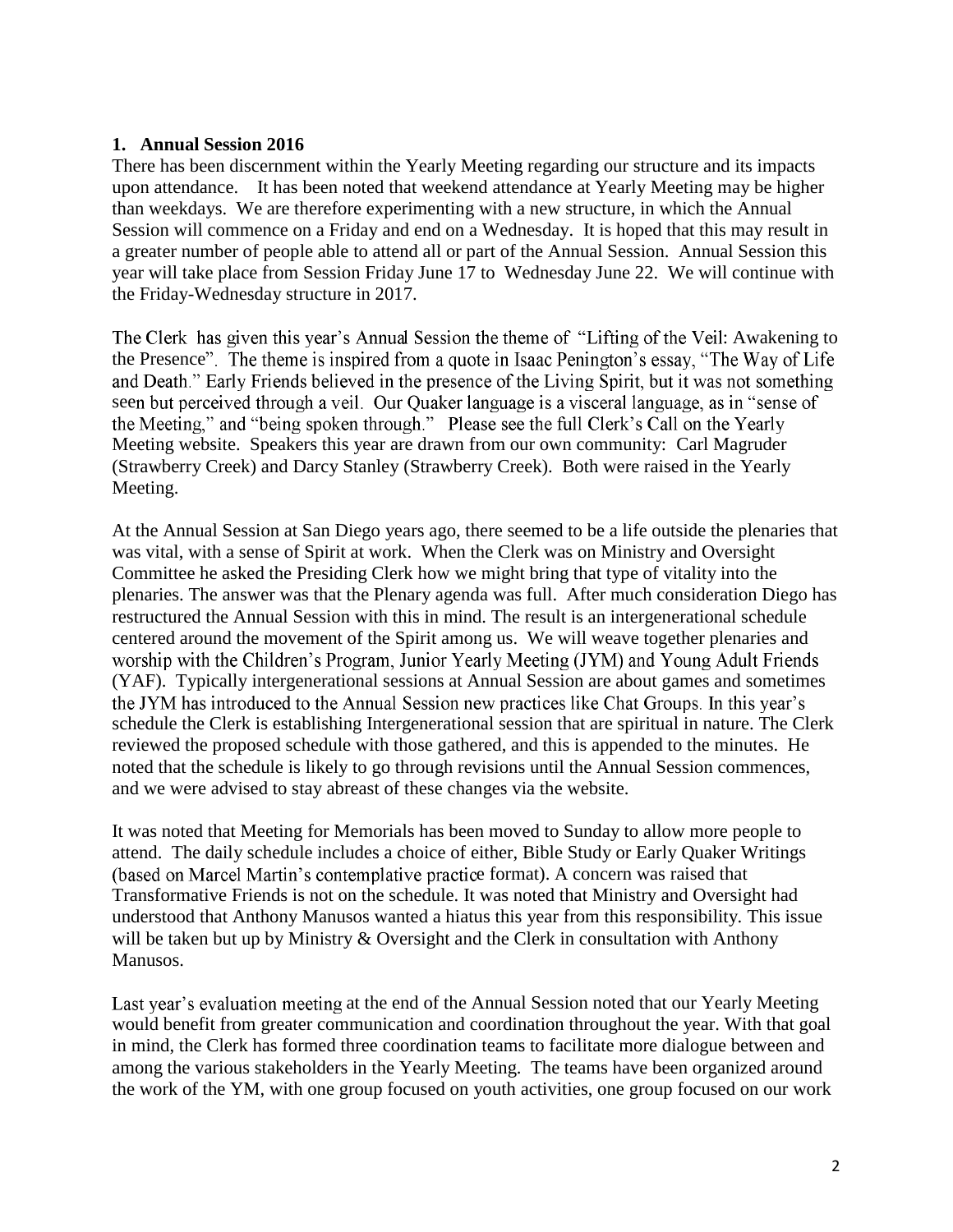with world issues, and one team comprised of those who are charged with the "nuts and bolts" of the Yearly Meeting and Annual Session. These three teams hold a one 1.5 hour conference call in both the Fall and Spring to report how things are going and to seek ways that others can be informed by  $-$  or inform  $-$  their work. A fourth group is in the process of being created, consisting of clerks of the two Quarterly Meetings and the clerks of the Quarterly Meetings' Ministry & Oversight Committees, along with the Pacific Yearly Meeting Clerks and clerk of Ministry & Oversight Committee.

Additional scheduling concerns and suggestions should be addressed to the Clerk. The final schedule will be available at the Annual Session as well as on the website.

5. **Check-in from Junior Yearly Meeting (JYM):** JYM Co-Clerks attending were David Shaw (Santa Monica) and Maya Price (Berkeley Friends Church). The third JYM co-clerk, Rose Nadis (Santa Barbara), was absent. They are working this weekend on the schedule and activities for the 2016 Annual Session. Please talk to them at lunch about ideas you may have and if you want to present to JYM.

6. **Naming Committee:** The Presiding Clerk reminded us that this committee is nominated from the Representative Committee gathering, with a term of one year (2016 RepComm to 2017 RepComm). We nominate three members each year, with one alternate.

We entered a short period of worship to allow nominations to arise from the floor. Eight names were brought forward. Of those, the following accepted nomination:

Sarah Rose House Lightner (Orange Grove) who agreed to be convenor. Trudy Freidell (Inland Valley) Kathy Runyan (Santa Cruz)

Eric Moon (Berkeley) will serve as the alternate.

7. **Nominating Committee:** Stephen Matchett (San Francisco), is co-clerk of Nominating Committee with Nora Cooke (Grass Valley). He presented the report noting that the current roster of officers and committee members is posted on the Pacific Yearly Meeting website.

Stephen added some information about changes during the year since Annual Session. A vacancy on the Board of *Western Friend* was filled in the fall by Doug Smith( Reno Meeting).

Some committees have vacant positions. Some vacancies are acceptable and to be expected; however, the extent of and timing of some vacancies listed on the Nominating Slate is problematic. The following are crucial spots to fill before Annual Session.

a. An Arrangements Co-Clerk is needed. Laura Kohl ( La Jolla) is willing to serve and be nominated.. Rick Altherr (San Jose) is the current Arrangements Clerk.

b. A Co-Recording Clerk is needed to serve during Annual Session to replace Stephen McNeil. Jim Anderson (Chico) has been nominated for this position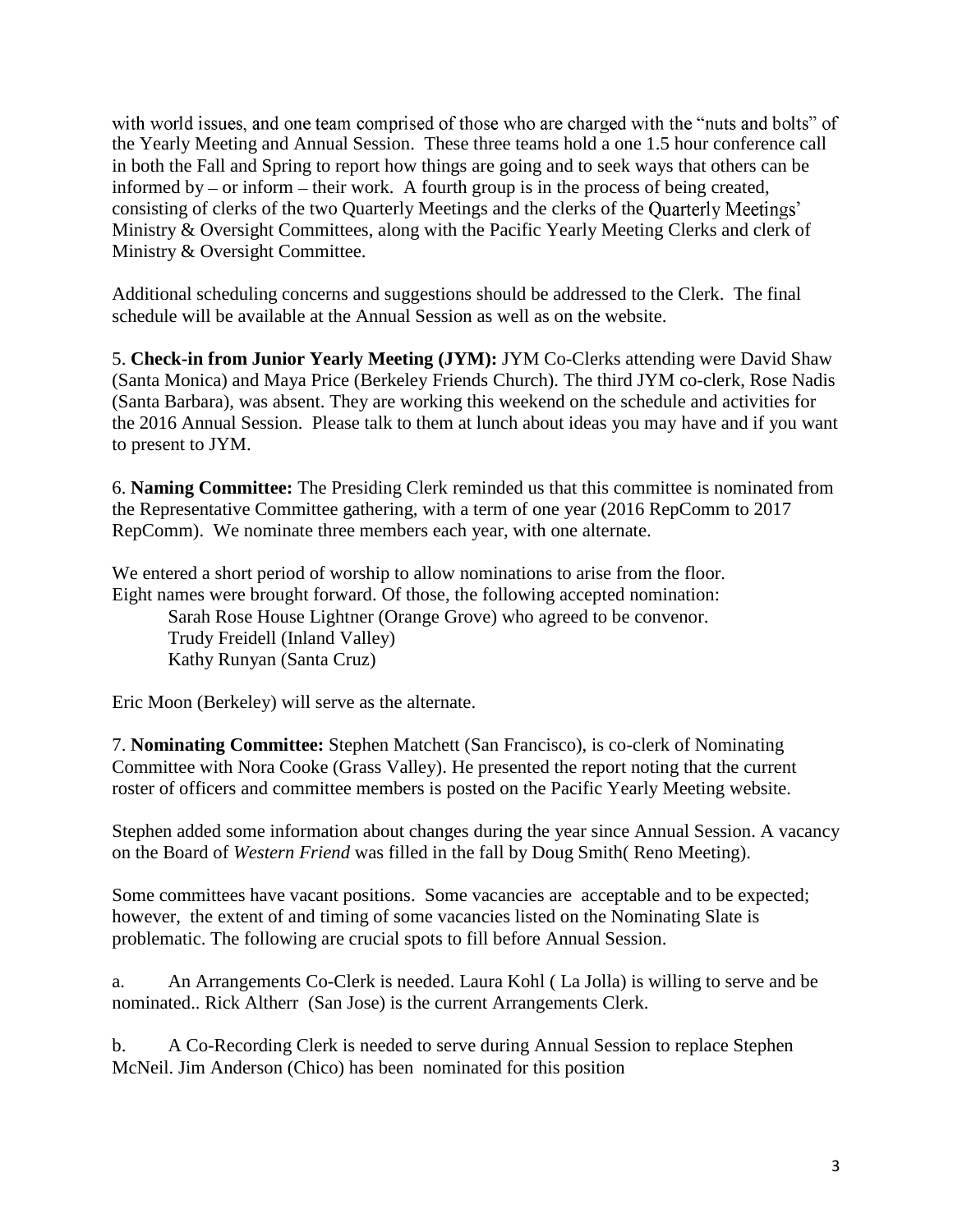C. The Children's Program Committee is in serious need of filling vacancies. Chamba Cooke (Grass Valley) is nominated as Clerk of Children's Committee to serve one year term as clerk. . Those present were encouraged to assist in the search for additional committee members. Chamba Cooke described the main committee tasks, including assisting with program development, hiring of teachers and coordinator of program, and providing oversight. In addition to the committee members, past and current coordinators serve as ex-officio members. An exofficio member not shown on the report is Nate Secrest (Redwood Forest), who has accepted the position of Children's Program Coordinator for AS2016. Chamba Cooke will serve as elder for Nate. An update later in the session from the Nominating Committee co-clerk provided us with a nomination for the 2018 term which was Peggy Craik (Conejo Valley Worship Group).

A Friend suggested that the committee needs strong leadership, and someone who can represent the diversity of the children attending.

d. The Secretariat Committee received a resignation this year and Martha Carey (La Jolla) is nominated to fill that position.

e. *Western Friend* Board. The schedule and needs of the *Western Friend* Board were described.

Attendees were asked to offer names to Stephen Matchett or Elaine Emily. Also, if there are any concerns about the above mentioned nominations, please contact Stephen or Elaine. At the end of the day the co-Clerk of Nominating Committee came forth and expressed that there were not concerns raised about the nominating slate.

**1. Minute RC 2016.01 The Nominating Committee slate was approved as amended.**

The report is appended.

8. **Treasurer:** Roy Allen (Berkeley), Pacific Yearly Meeting (PYM) Treasurer, called attention to the Treasurer's Report, appended.

Roy described what is needed to get reimbursed for travel expenses.,. Reimbursements can be made to individuals or given as a gift to PYM.

The Annual Session 2015 financial results. Generally the budget and expenses worked out well. Expenses were covered and \$18k was put into reserves. The Treasurer described the importance of increasing our reserves because our current reserve is still too small for the size of PYM's budget.

The Treasurer noted that for Annual Session the Unity with Nature Committee asked for a voluntary offset for covering the use of fossil fuels in attending Annual Session. The result was a \$338 donation which was contributed to the UWN project fund.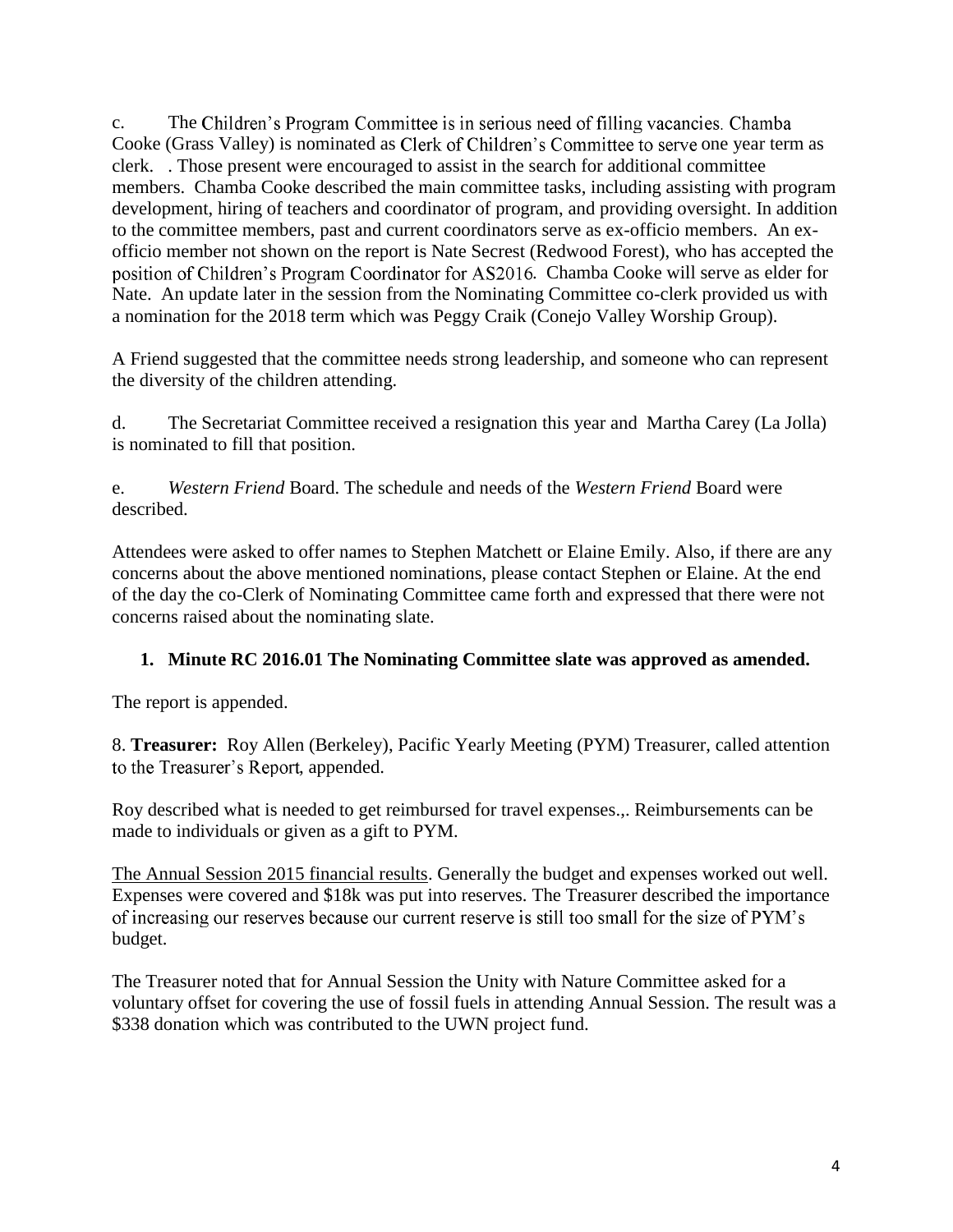Balance sheet for general account. He reminded Friends that there are two Pacific Yearly Meeting accounts: a General Account and an Annual Session account. He summarized general balances and some small changes that have occurred.

Income and Expense. The Treasurer called attention to just a few items including some "losses" due to fluctuations in market value which were not real losses. Generally PYM has operated within the budget. With regard to travel reimbursements they are sometimes higher than budgeted but still need reimbursement. Higher amounts needed have come from the travel supplements line item. This year the travel supplements have been drawn upon heavily. Now the amount left is only \$100 and the fiscal year is only half way through. Some committees do their work now by phone conference which is a major cost saving. The Treasurer encourages use of phone conferences.

A Friend asked about possibility of more reimbursements for those from Southern California to attend Annual Session. The Finance Committee is currently discerning how to provide this and will be bringing a recommendation at some point in the future.

### The Treasurer's Report was accepted as presented.

The report with accompanying parts is appended.

9. **Finance Committee - Budget:** David Barrows (San Diego), Co-Clerk of Finance Committee, summarized the written report. Five augmentation requests to the General Account budget were made. Augmentation amounts are drawn from reserves and/or unspent committee budgets.

The Finance Committee conducted a survey of Pacific Yearly Meeting (PYM) members in order to gather information concerning reasons for attending or not attending Annual Session, and questions about distribution of PYM funds, e.g., travel subsidies, support for Quaker organizations, support for delegates and representatives, etc.

About 250 responses have been received from members of College Park Quarterly Meeting. Unfortunately, due to a technical glitch the survey has not yet been distributed to members of Southern California Quarterly Meeting. Thus, we have no definitive results yet. It is hoped that the survey will be distributed to SCQM and the analysis of the survey to be available at this year's Annual Session.

The five requests for Augmentation of budget, 2015-2016, are:

- General Reunion of Friends Mexico, line 5281, requests budget be changed from \$0 to \$500. (The Reunion meets every 18 months, so annual budget should be two-thirds cost of travel to a gathering.)
- Travel to Rep. Com, line 5208, increase from \$11,000 to \$12,500
- PYM Attendance Assistance Fund, line 5213, increase from \$8,000 to \$9,000
- Committee Supplemental Expenses, line 5237, increase from \$300 to \$1300 (Unexpected expenses depleted account and its reserve, line R2714)
- Young Friends Officers' Expense, line 5209, increase from \$100 to \$200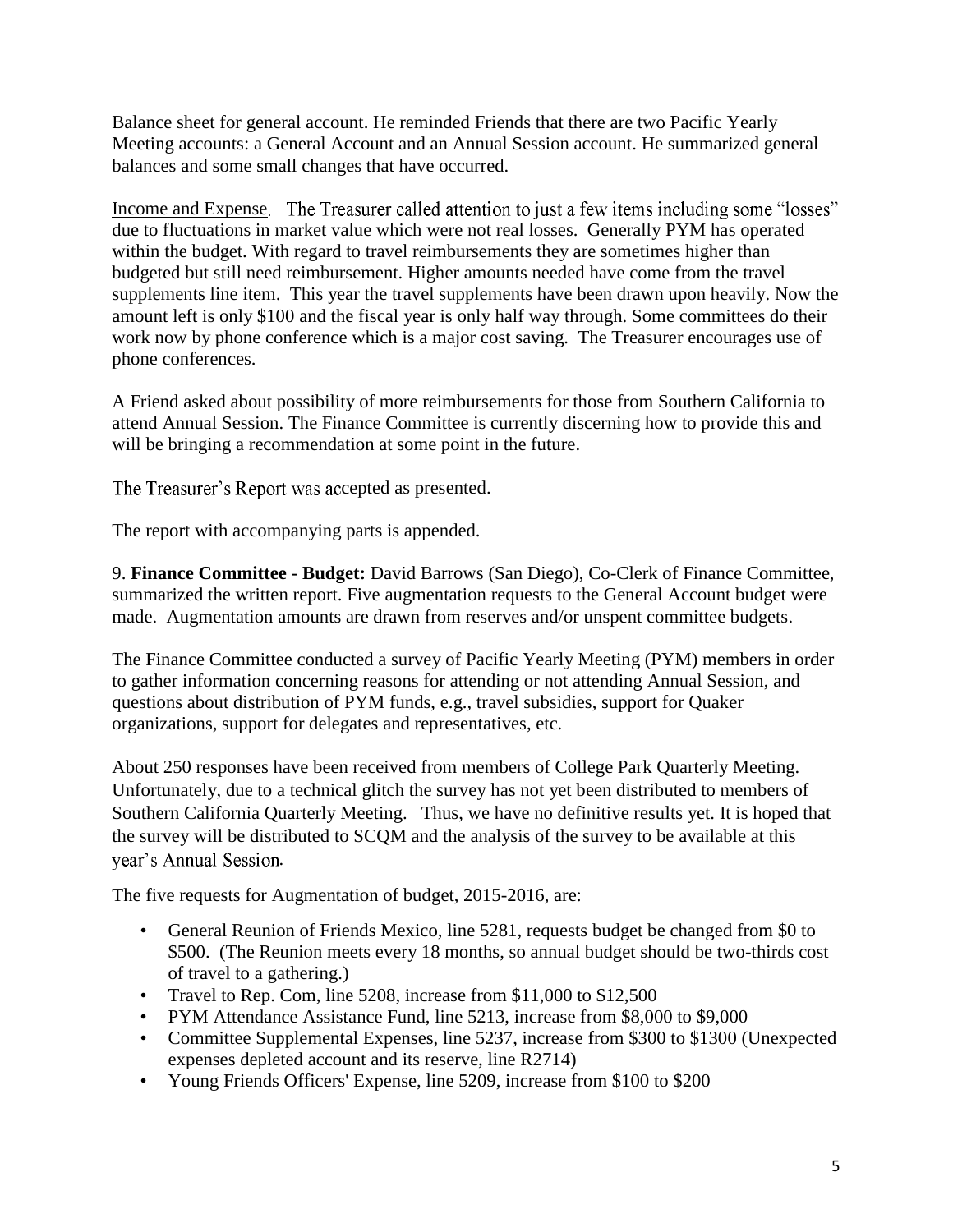The Finance Committee Clerk called attention to the proposed Annual Session's budget and attenders' fee schedule which are basically the same as last year and appended to the minutes. Since the Annual Session will be held in June we will not see an increase in the Walker Creek fee since their new fees begin in July. However, in the 2017 Annual Session we will have the effect of two year's of increase to accommodate. We did end last year's Annual Session's budget with a surplus of \$18,000 that went into reserves. There had been a fear that the Session would end with a deficit. Robust attendance in 2015 led to the surplus. The final Annual Session's cost is hard to predict, but the Finance Committee felt comfortable in proposing keeping a budget and fee schedule similar to last year's. In response to a question it was noted that attendance assistance funds come from General Yearly Meeting budget, not the Annual Session's budget.

**MINUTE RC 2016.02 The 2016 Annual Session s budget, keeping the fee schedule the same**  as last year's and the five augmentations were approved.

**10. Joint Proposal Finance, M&O and Nominating Committee Proposal re: Pacific Yearly Meeting (PYM) Delegates, Representatives, and Observers**

- PYM policy is to fully fund travel expenses of all delegates, representative, and observers named by Yearly Meeting, but in a given year only a portion of those Friends named actually travel and attend their gathering.
- Nominating Committee finds it increasingly difficult to find Friends willing and able to serve in positions.
- M&O Committee has been discerning how PYM is served by the delegates, representatives, and observers we send to other organizations. They are discerning the query, Is this the work we should be doing?
- M&O, Nominating, and Finance Committees are jointly proposing the number of delegates, representatives, and observes be reduced.
- For Western Friend (Friends Bulleting Board of Directors), PYM would continue to name and fund three persons.
- For FWCC, Section of the Americas, PYM would name and fund two representatives and two alternates (who would be available to attend gathering if one or both of the named delegates were unable to attend); travel expenses for two delegates would be fully funded.
- For American Friends Service Committee Corporation, PYM would name two representatives and two alternates.
- For Friends Committee on National Legislation, PYM would name two representatives and two alternates.
- For Quaker Earthcare Witness, PYM will continue to name and fund two delegates.
- For William Penn House, FGC Central Committee, Friends United Meeting, General Reunion of Friends Mexico, Evangelical Church Southwest, and Friends Peace Team Board, PYM will for the present continue to name and fund one position.

A Friend asked if there was a fuller report on the rationale used for the recommendations and what this means to the Friends organizations. The Clerk noted that the Finance Committee survey currently underway includes asking Meetings about distribution of PYM funds, e.g.,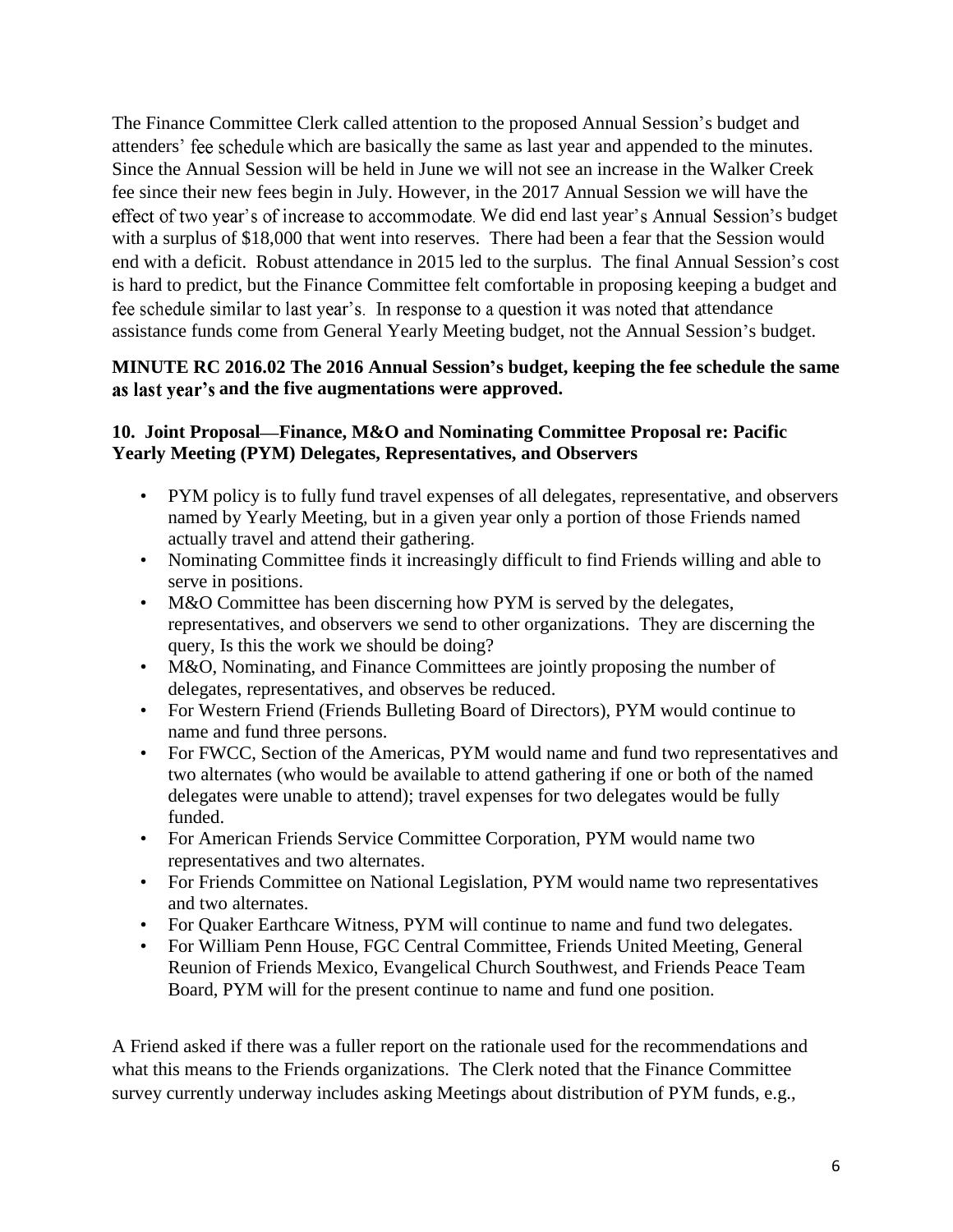travel subsidies, support for Quaker organizations, support for delegates and representatives, etc. A current Friends World Committee for Consultation (FWCC) delegate reported that FWCC asks for five delegates from Pacific Yearly Meeting based on the Yearly Meeting membership. FWCC can appoint from that pool of five, positions on FWCC working committees. She suggested that the Pacific Yearly Meeting FWCC proposed group of four delegates/alternates could better choose the two delegates.

We went into worship. There is a tension between the Meetings supporting representatives' travel to Quaker organizations and what the Meetings get in return. One Friend shared her perception that in the Friends World Conference on Consultation (FWCC) Section of the Americas meeting in Mexico City representatives from the U.S. outnumbered those from Latin America because FWCC only funds one representative from each Latin American country. This has resulted in an imbalance with too many North Americans being represented and Latin American Friends being underrepresented. One Friend shared that we might want to take the savings from the decrease in FWCC delegates and donate it to FWCC to be used for Latin American representative attendance.

The Clerk stated that this proposal is presented for seasoning between now and the Annual Meeting Sessions. Another Friend cautioned that this has been a contentious topic within the Yearly Meeting for years and that we need to be tender with one another as we are moved forward.

A Friend noted that we might look at this not as a financial or number of representatives matter, but how representatives share their experiences with Monthly, Quarterly, and Yearly Meetings.

We remain in discernment regarding these proposals.

10. **Statistical minutes:** Statistical Co-clerk, Don Bean (Conejo Worship Group) reported. It was noted that Co-clerk, Lee Knutson's term is ending this year. If Friends are so led to fill the position, they are asked to make themselves known to the Nominating Committee.

The difference this year from last year is that membership information is needed earlier due to Annual Session happening almost a month earlier.

The report is appended.

12. **Ministry and Oversight Committee (M&O Committee):** Bronwen Hillman (Mexico City) presented the report. Bronwen described the role and responsibilities of PYM's M&O Committee. We were encouraged to contact her or Shayne Lightner (Santa Monica) or Joe Magruder (Berkeley) with any comments or concerns.

Visiting Friend Program. The M&O Clerk highlighted the Visiting Friend (VF) Program, asking for indication of possible interest in the VF program from those attending the meeting. Several Friends from meetings having received visits from the Visiting Friend this year spoke. They variously described the usefulness of the VF experience to their meeting, the really interesting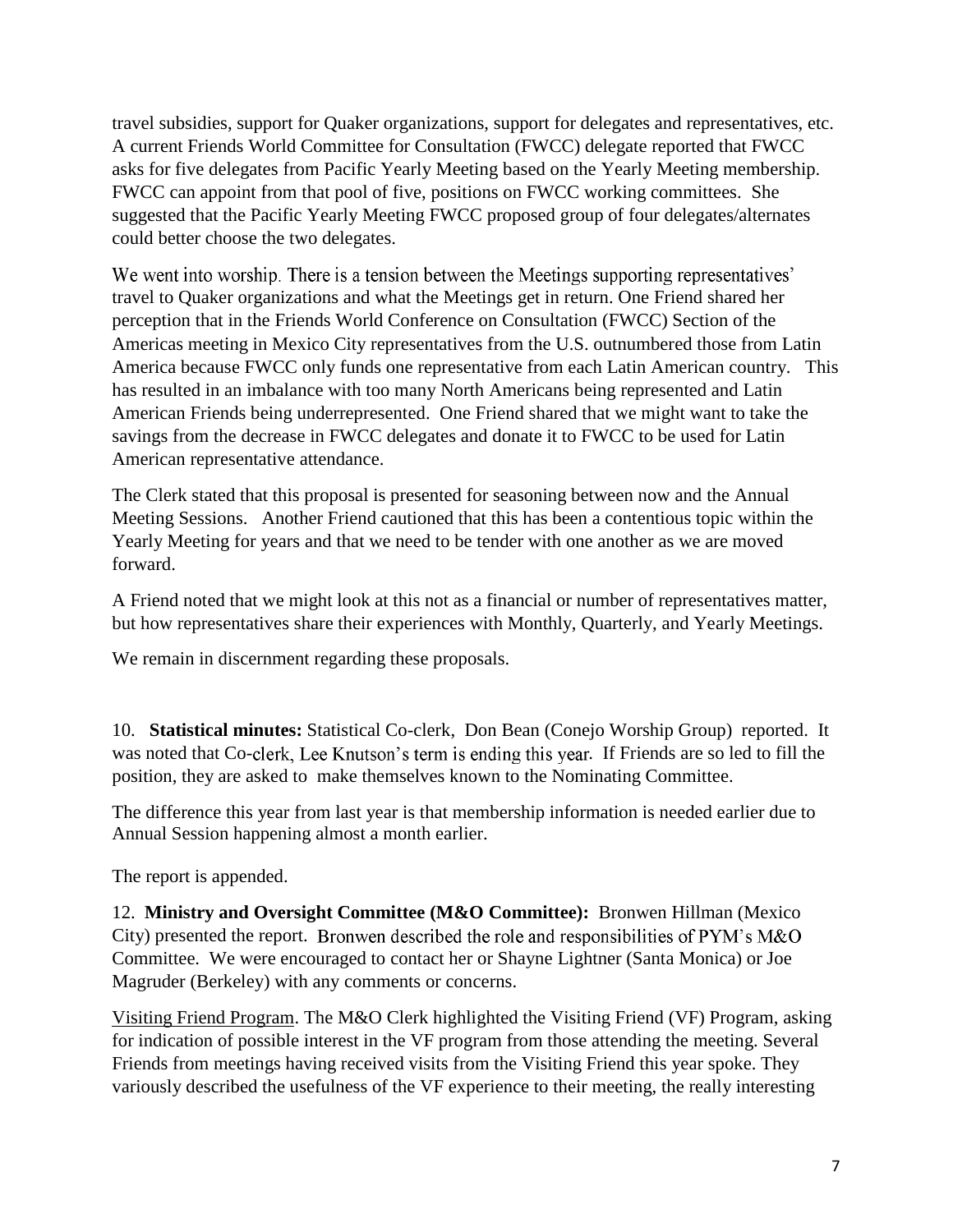Elizabeth Fry presentation and other programs. Another friend spoke of the importance of visitors from the outside one's own meeting who can bring to the meeting the bigger Quaker picture. A comment from the floor was that there is a craving for this kind of outside visitor. Other comments included a suggestion to include Young Adult Friends as possible Visiting Friends, the coordination of the schedules of the Youth Program Coordinator and the Visiting Friend and that these visits are especially valuable for those who do not attend Annual Session.

The M&O Clerk stated the need for a strong support committee and encouraged Friends to serve. Interested parties should contact Leslie Zondervan-Droz.

Golden Rule, the historic peace sailing boat. Jim Summers (La Jolla) has been exploring a leading regarding the Golden Rule sailing vessel. He would like to travel to other yearly meetings and other venues to advocate for the Golden Rule project and would like to have a prepared PYM Travel Minute to take.

**Minute RC 2016.03 The meeting approved development of a Travel Minute for Jim Summers (La Jolla).**

The M&O Clerk highlighted other main points from the report. She presented the posters for Annual Session for reps to take to their monthly meetings. They have good and inviting information and are also available in Spanish.

PYM M&O Committee enjoys visiting Meetings when they gather for their tri-annual meetings. These visits can be valuable for the Meeting. Through these visits, M&O can listen to Friends with concerns or issues, especially those who cannot attend Annual Session.

Shayne Lightner (Santa Monica) also shared that the committee works on spiritual discernment about the needs of PYM, and Annual Session.

From the floor a request arose for clarification of the meaning of "Community Expectations" was made. The Expectations are for all ages and persons attending Annual Session.

Another Friend commented, pertaining to Jim Summers' leading regarding the Golden Rule, that the internet shows the great diversity among Quakers.

The Visiting Friend challenged each attender to visit another meeting including other meetings very different from the one with which we are most comfortable. She said that this will enrich your spiritual life and those of the groups that are visited.

The PYM Ministry and Oversight Report was accepted.

The report is appended to these minutes.

13 and 14**. Youth Programs Coordinating Committee (YPCC) & Youth Programs Coordinator (YPC) report:**

Alyssa Nelson (Davis), Steve Leeds (San Francisco), and Jim Summers (La Jolla) presented the report. There is an online calendar on the website as well as an active Facebook page. It was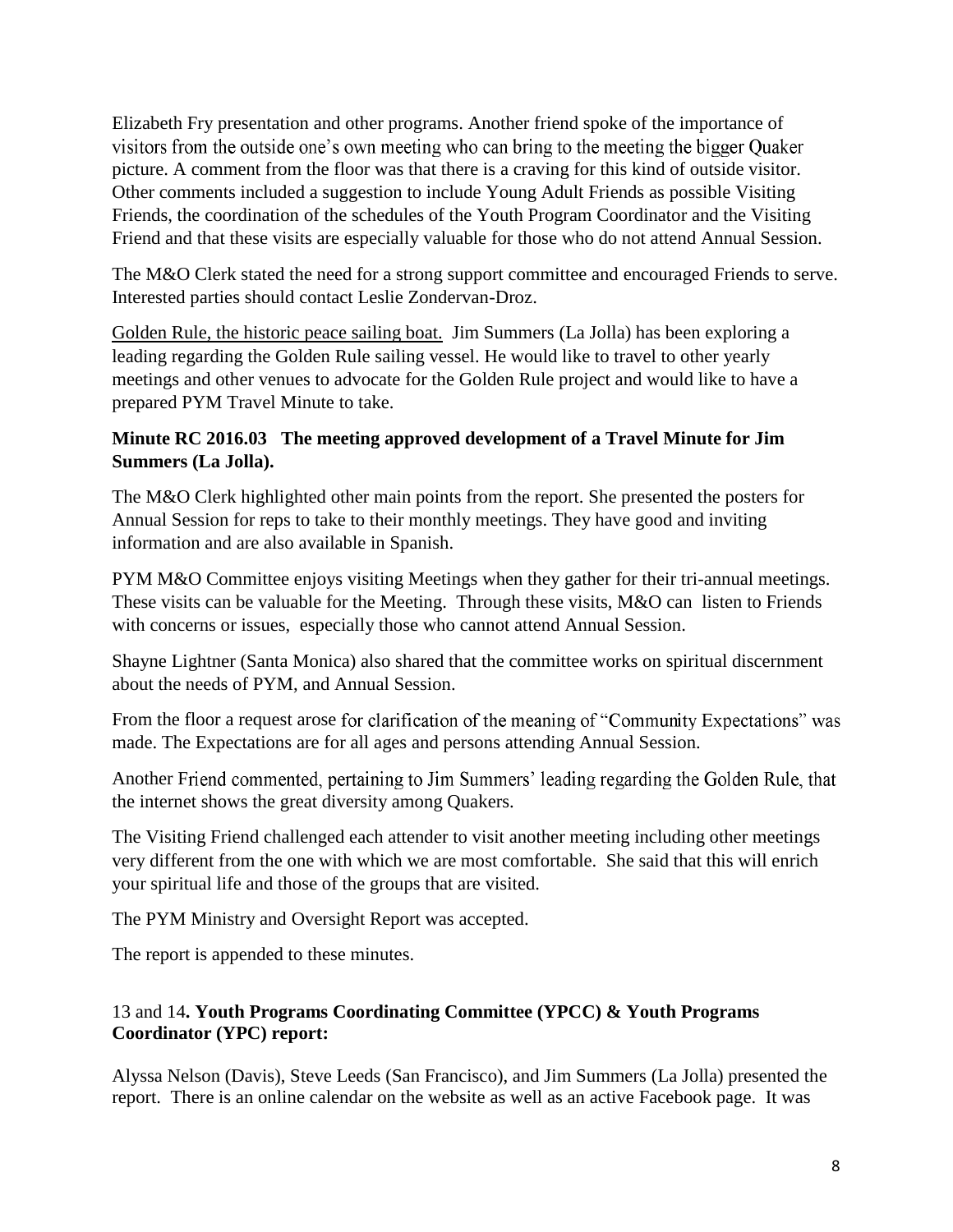noted that the next application for disbursements from the Youth Programs Fund is March 20<sup>th</sup>. They encouraged Friends to contact them to discuss ideas even before submitting the application, as they can help develop the project plan and application.

Three interest groups are proposed for the 2016 Annual Session: one on the work in Visalia with Native Americans; a second entitled *Betwixt and Between: Transitions for Children (and their Adults!)* in our Monthly, Quarterly, and Yearly Meetings, and with Junior Yearly Meeting (JYM) and Young Adult Friends (YAF); and a third entitled *Resources to Support your BIG or little Idea*, exploring how to fashion a proposal to the Youth Programs Fund.

The committee tries to meet face-to-face twice a year, piggy-backing with other Quaker events to cut back on travel costs. They also hold monthly calls. They are looking at how to serve farflung Meetings in Guatemala, El Salvador and Hawaii.

Alyssa Nelson then spoke as the Youth Programs Coordinator, calling attention to her report appended to the minutes. They have nine Quaker youth for the Spring Visalia workcamp and are seeking \$700 in donations to meet their current workcamp budget.

Youth Program Coordinator Travel to Australia. Jim Summers (La Jolla) presented a travel minute for Alyssa Nelson (Davis). Australia Yearly Meeting invited Alyssa to visit, requesting to learn about PYM's youth programs; this includes an invitation to attend AYM in July 2016 along with visits to local and regional meetings and the Friends' School in Hobart, which Alyssa and the YPC Committee accepted. AYM will pay Alyssa's costs. As reciprocity, Alyssa has asked to learn about Australian Friends' relationships with First Nations Peoples and their work toward reparations and healing. Cathy Walling (Alaska Friends Conference) and possibly a Pacific Yearly Meeting (PYM) young adult will accompany Alyssa.

The Youth Program Committee has proposed three queries that Monthly Meetings and Friends are invited to consider:

- 1. What does PYM do uniquely or particularly well that Alyssa could share with Australia Yearly Meeting Friends?
- 2. What do you hope Alyssa might bring back to PYM from this visit?
- 3. What do you wonder about the Religious Society of Friends in Australia, or about their youth programs, or anything else?

Please send responses to Jim Summers (La Jolla).

We accepted the Youth Program Committee and Youth Coordinator report.

The report is appended.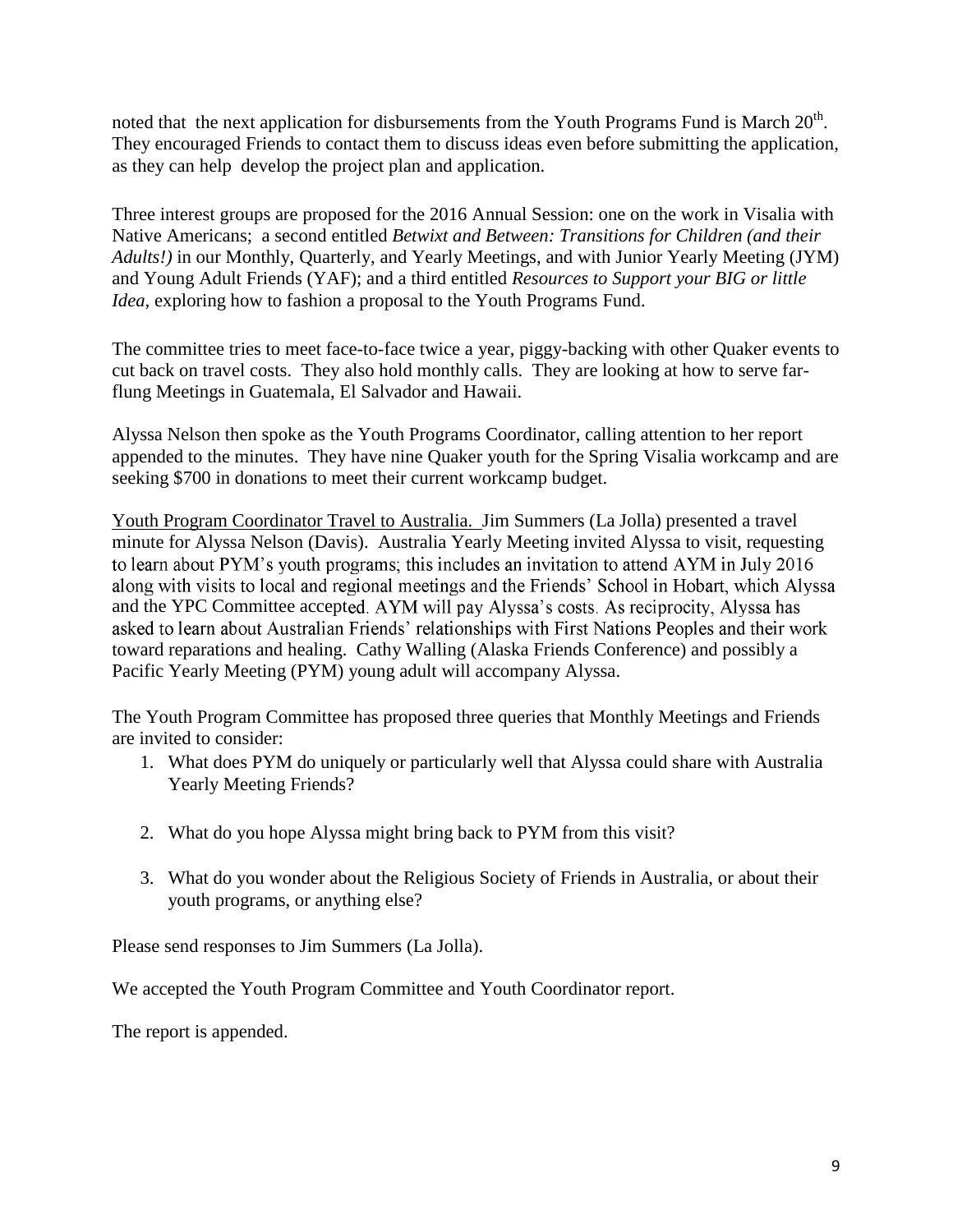**MINUTE RC 2016.04 The Clerk read a travel minute for Alyssa Nelson who has been invited by Australia Yearly Meeting to share our Yearly Meeting's youth work experiences. We approved the travel minute with great appreciation.**

Ad Hoc Committee on Transitions between Children's Program and Junior Yearly Meeting (JYM) Draft Report

Alyssa Nelson called attention to the ad hoc Committee's draft report appended to the minutes. It is presented for informational purposes only. JYM has not finished its seasoning of the proposed statement with which the Children's Program Committee is in unity. A concern was raised from the floor regarding what was perceived as an inaccurate description of the JYM sleep practices and expectations at Yearly Meeting as described on page eight of the ad hoc Committee draft report. The Friend felt strongly that earlier feedback given was not reflected in the draft report. It became clear that this matter required loving attention to be resolved. The concern was referred for later consideration by the Ministry & Oversight Committee. Later the clerk of Ministry and Oversight reported that M&O will meet and listen deeply with Friends' regarding their concerns.

Youth Program Coordinating Committee member Steve Leeds (San Francisco) clarified that Alyssa Nelson is not a JYM Coordinator (there is none) and that the JYM Committee, not Alyssa Nelson, is responsible for the draft report.

15. **Young Adult Friends (YAF):** Rebekah Percy (La Jolla, Vancouver) and J.T. Dorr-Bremme (Orange Grove, Mexico City) Co-clerks of Young Adult Friends, reported

YAFs have 2 clerks at any one time, serving two year overlapping terms, thereby having a junior and a senior clerk consistently.

The co-clerks provided the list of activities they are working on.

- a. In Annual Session, they are planning some joint and some separate Activities with the larger yearly meeting body.
- b. With Junior Yearly Meeting (JYM) at Annual Session (AS) the first activities will be a community building and an exercise on boundary setting at the opening plenary.
- c. There will be interest groups, some hosted by YAF and some by JYM.
- d. Also some intergenerational activities besides games will be offered,

YAF is also planning an interest group with the Discipline Committee on the God question.

A question came up about the age range covered in YAF. According to one definition the YAF target age range is  $18 - 25$ , but in operation it can be  $18 - 35$ . It is less an age group and more an affinity group.

The report was accepted.

16. **Children's Program** Committee: Chamba Cooke (Grass Valley) reported that this small committee is doing a big job, but they are also getting help from others.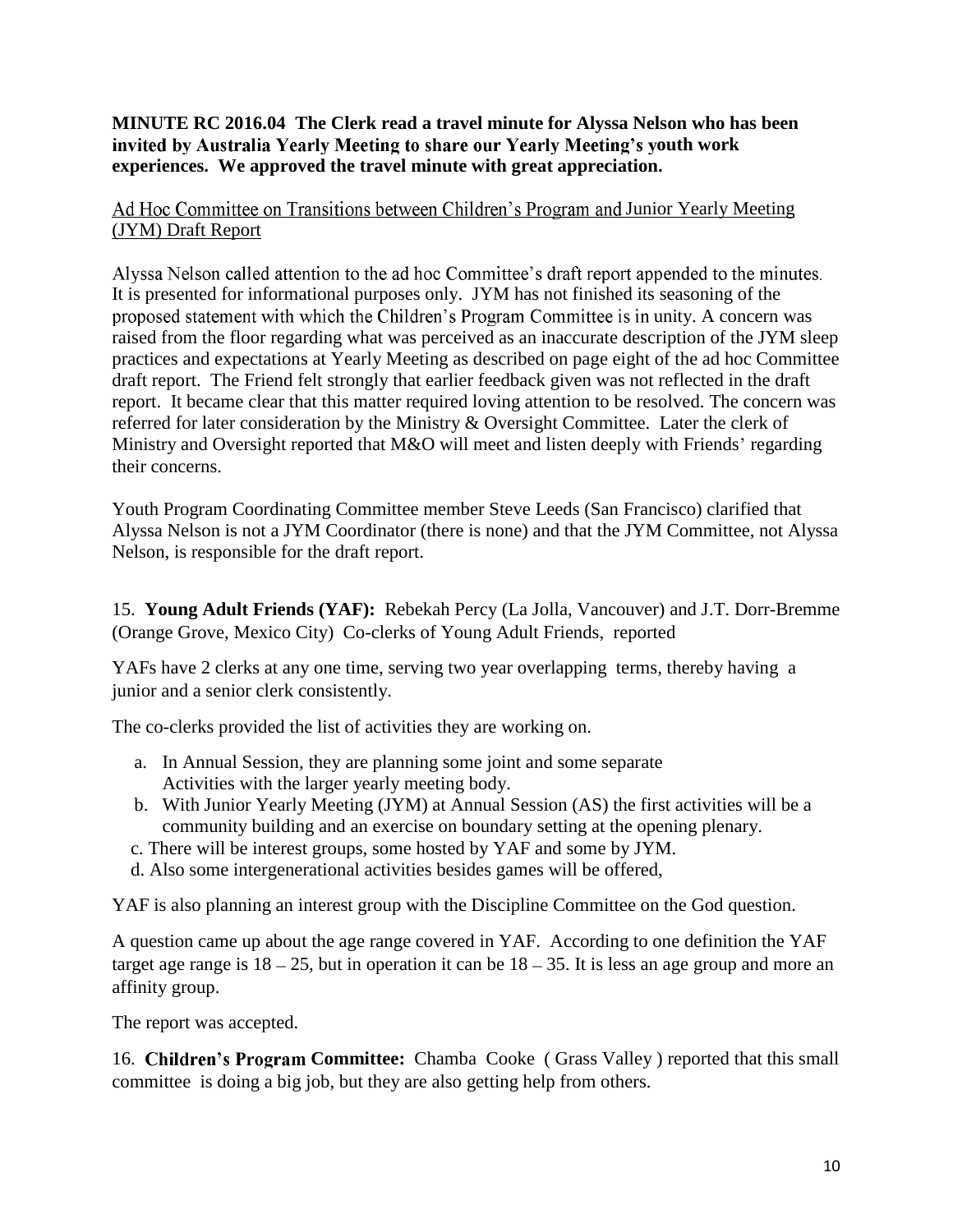In summary, Nate Secrest (Redwood Forest), is coordinator with support from Chamba, who will be filling an official position in that role during the 2016 AS.

Appreciation was shared regarding the draft Middle School to JYM Transition document. The middle school ages are honored in the document and this may help them want to stay in their program rather than move on to JYM. Nate Secrest is also planning outdoor programs appealing to that group. They also need to allow that group to make decisions somewhat on their own.

He noted the one night during Annual Session an evening program with fun activities will allow parents to have some free time to engage in adult activities.

He ended the report by making a request to those gathered to share the need for teachers with their monthly meetings. An ad will be sent to Monthly Meetings newsletters. One has already gone to *Western Friend.*

The report was accepted.

The report is appended to the minutes.

17. **Discipline Committee:** Co-Clerk Chuck Orr (La Jolla) presented the report, appended. Co-Clerk Liz Baker (Sacramento) was unable to attend. He read from Pacific Yearly Meeting's current *Faith and Practice* which the Committee is engaged in revising . He noted that it is more important for us to rediscover the Light and Life as found in our Meetings than to discover what we should put onto paper. The Committee will post draft revised sections of Faith & Practice and then invite comment. They are holding an interest group called the "God Question" to find unity among theist and non-theist Friends at the Annual Sessions.

We accepted the Discipline Committee report.

18. **Registrars Report:** Heather Levien (Berkeley) and Sarah Tyrrell (Berkeley) reported that there was one application for providing the registration service. It was from Berkeley Friends Meeting and it has been accepted. Some changes have been made to the registration form (such as adding a donation to the Pacific Yearly Meeting (PYM) line and clearer information requested from children for proper placement). Registration will be open soon with an email blast to Representatives notifying all. Deadlines for registration are on the poster. Online payment options will not be available. There is no first time attender discount and no early bird discount. There will a late registration fee. A Friend emphasized that Representatives now need to inform Meetings and Meeting Committees of the earlier deadlines. It was noted that we may require more hearing assistance headsets than provided last year. Worship sharing assignments will again be made on site.

### We accepted the Registrars' report.

19. **Latin American Concerns Committee (LACC):** Donna Higgins-Smith (Redwood Forest) and Ann Boone (Redwood Forest), Co-Clerks of the LACC, presented the report.

They summarized the two interest groups being sponsored. One will be produced by the Child Refugee and Immigration Subcommittee. At that interest group Reverend Debra Lee will speak.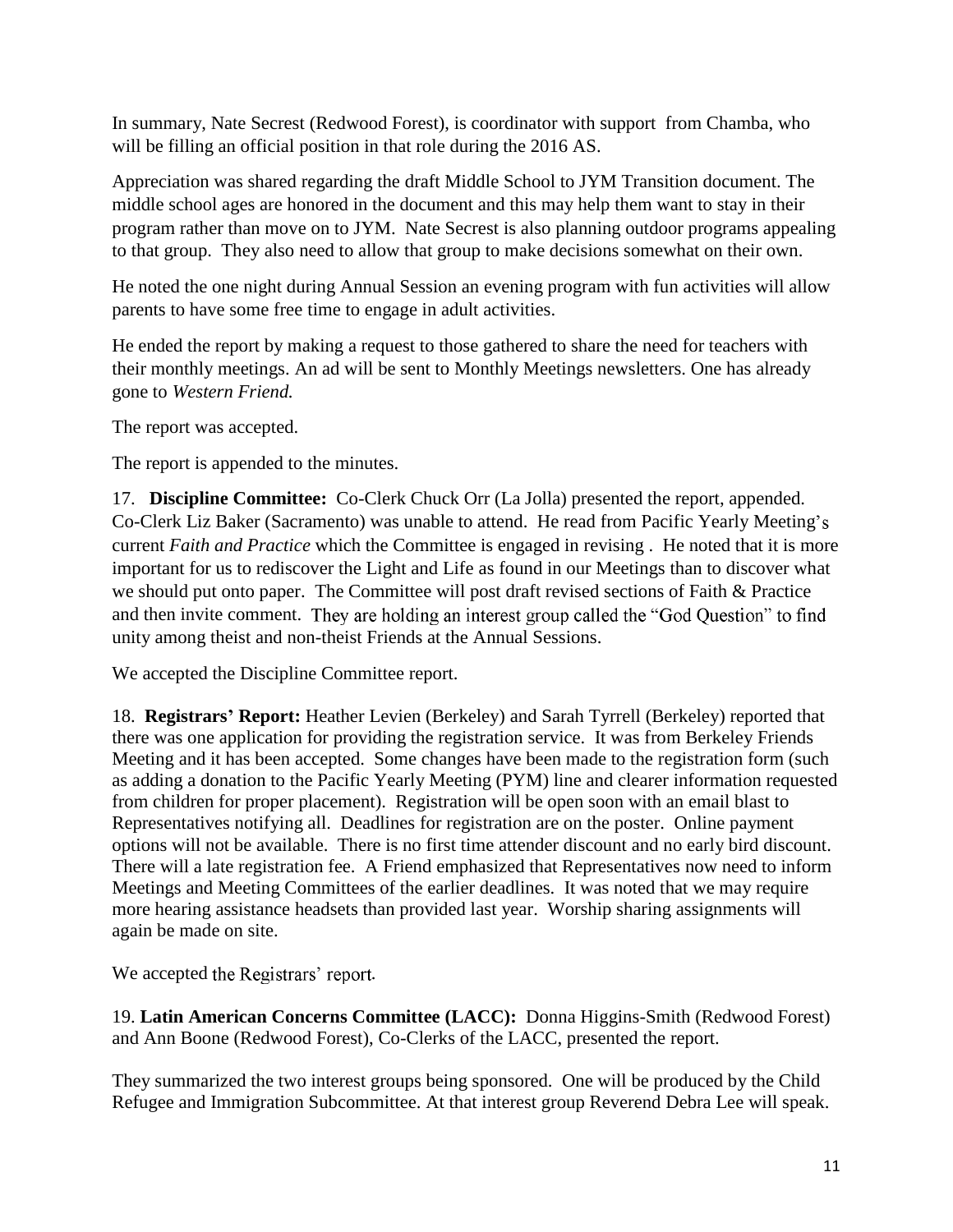She led a group to Central America to investigate the causes of the refugee surge on the southern border.

Robert Broz, Field Director of the El Salvador Projects, will be offering an interest group on these projects.

The report is appended to the minutes.

20. **Friends General Conference** (**FGC) 2018 Gathering and Affiliation:** Bronwen Hillman (Mexico City), Clerk, and Joe Magruder (Berkeley), Ministry and Oversight Committee member, brought two items regarding FGC.

PYM received an invitation from FGC to bring the summer gathering to California in 2018. This is in the planning stages. FGC will be reaching out to committees and monthly meetings for planning assistance.

From the floor the comments were positive with a recognition that much effort would be required and that, possibly, some Friends may attend the FGC gathering instead of Annual Session.

**Minute RC 2016.05 Pacific Yearly Meeting (PYM) would welcome having FGC come to California for their 2018 Summer Gathering.**

The PYM Presiding Clerk will contact the Clerk of FGC's long range planning committee regarding the invitation to have FGC in California. The Host and Planning Committees for this event will each have two members from PYM on them.

Affiliation with Friends General Conference. Bronwen raised the second item by posing a query to the gathering: What are the concerns that Ministry and Oversight (M&O) Committee needs to hear before bringing an official proposal to PYM to affiliate with FGC?

After hearing comments from the floor, M&O Committee stated that they will put together a package on this subject and will send it to monthly meetings.

From the floor the questions were asked about what it would mean to affiliate with FGC and if PYM should also affiliate with Friends United Meeting (FUM).

21. **Pacific Yearly Meeting Holding Corporation:** Secretary Jeff Kroeber (San Jose) presented the informational report. It was noted that the Holding Corporation does not seek approval from the Yearly Meeting, as it exists as an independent corporation. The three accounts presently open were noted. The Secretary summarized the three actions that occurred in the past year.

The report is appended.

22. **Unity with Nature Committee:** Committee Clerk, Catya de Neergaard (Strawberry Creek), called attention to the report and accompanying documents appended to the minutes. They have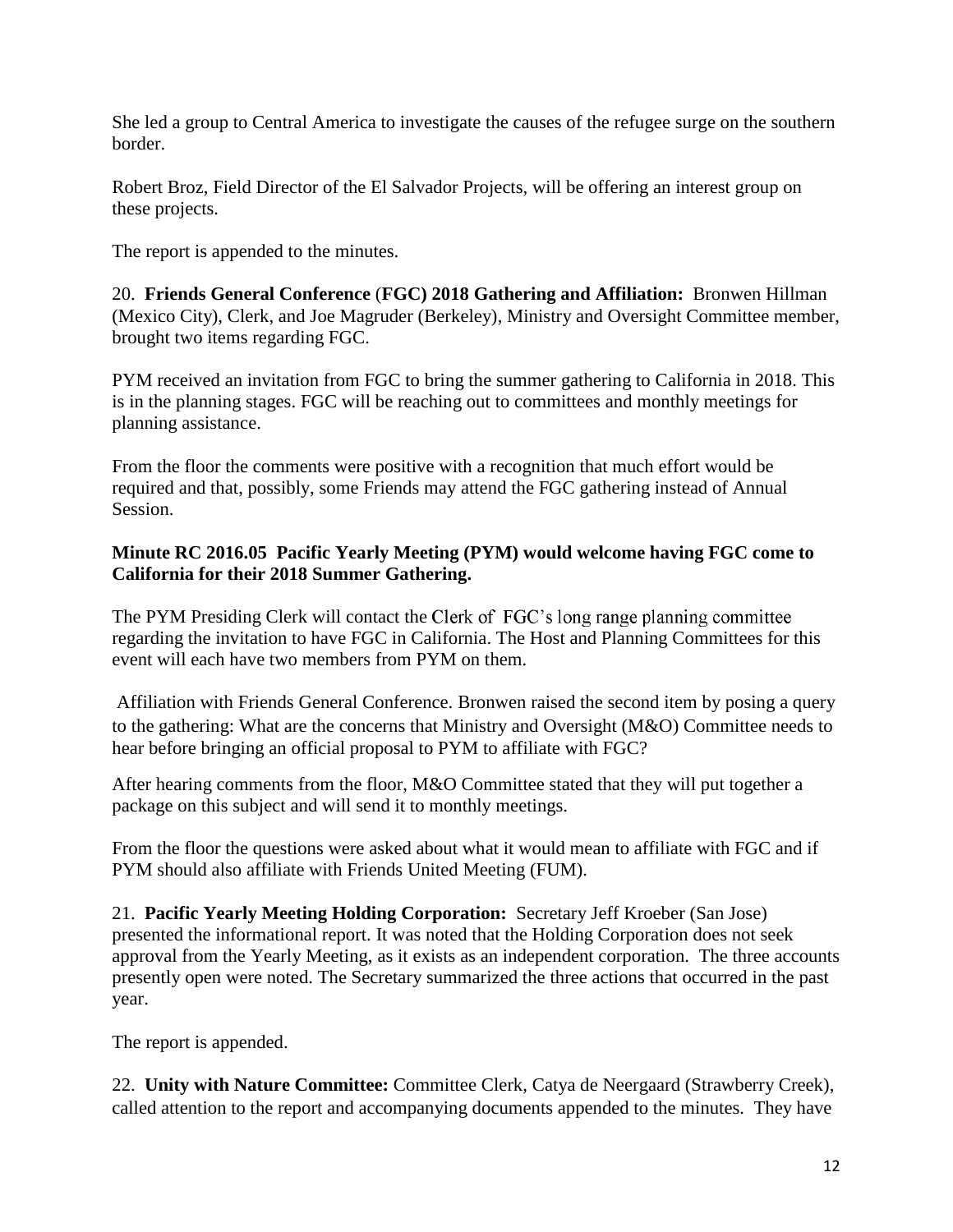had four phone conferences since the last Annual Session. They have revamped the Mini-Grant Program, upping the maximum amount to \$300. The criteria have been widened to:

Adding support for young Friends (under 30) in their environmental ministry; increasing the maximum grant to \$500 for travel expenses for young Friends (under 30) to attend environmental conferences and actions such as Quaker Earthcare Witness (QEW) or Environmental Justice or other such environmental ministry; lengthening the previous application deadline to Sept 30; awards may be made as needed, i.e, if time sensitive for a ministry or planting; favoring projects that include environmental action, consciousness raising, and innovative design.

In response to the three challenges sent to all yearly meetings from Quaker Earthcare Witness (QEW) last spring, we encourage native plantings, local food production, and solar panels.

### We are proposing the following three interest groups for Annual Session 2016 at Walker Creek.

- a. "*How We are Living Our Earthcare Testimony Today* " Bringing forward the Earthcare minute and endorsement approved by Pacific Yearly Meeting (PYM) Annual Session 2015, especially what we are doing to divest from fossil fuel energy companies."
- b. "*Environmental Justice: What Are We Called to Do*?" Environmental catastrophes almost always impact disadvantaged people disproportionately. Friends have traditionally been very active in promoting peace, equality and justice. At the intersection of peace, equality and earth care, what are we called to do to support environmental justice? and
- c. "*Silent Worship in Unity with Nature: Walking the Land, Sitting, Opening, & Listening* " Developing spiritual sensitivity in a natural setting in harmony with Nature as the expression of Divine Worship.

The Committee Clerk read the first two paragraphs from the Friends World Committee on Consultation (FWCC) "Living Sustainable and Sustaining Life on Earth" statement from the January 2016 Peru gathering.

The statement is appended to the minutes.

23. **Peace and Social Order:** Anthony Manousos (Orange Grove) and Steven McNeil (Strawberry Creek ) are Co-clerks of this committee. Anthony presented the report and noted some highlights.

The Committee has monthly phone meetings through out the year. The size of the committee has been declining and they are asking for help on this committee.

The Committee is surveying Friends Meetings of Pacific Yearly Meeting to determine and record how meetings are serving and helping their communities.

The committee is sponsoring six interest groups at Annual Session.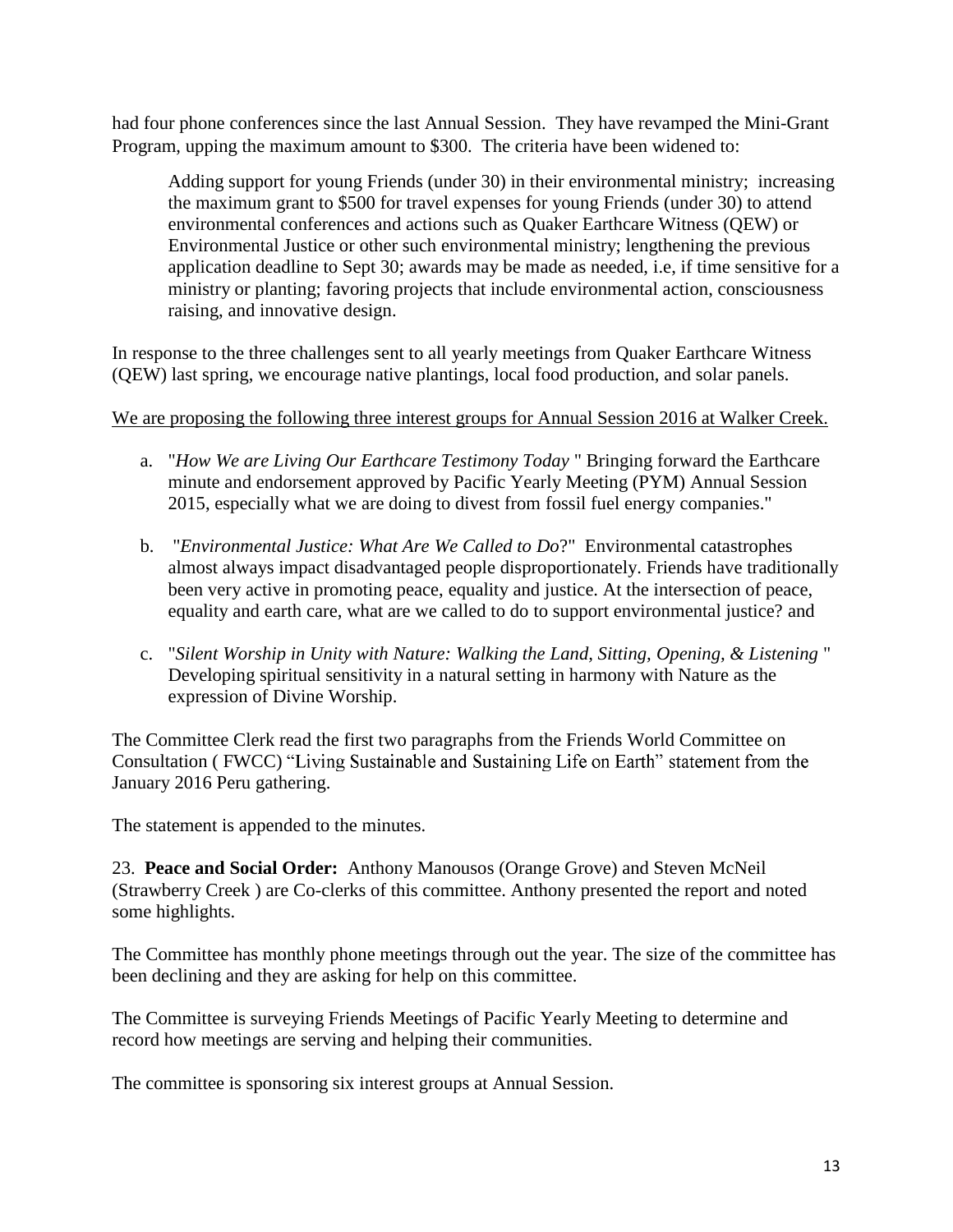The report was accepted by the group. The report is appended

24. **Site Committee:** No report

25. **Secretariat:** Raph Levien (Berkeley), Secretariat, presented the report. There has been a suggestion to possibly use "Slack" for real time information during Annual Session which would be in addition to the usual hard copies posted. Questions came up about charging abilities for phones and about cellular reception at Walker Creek.

The report is appended

### 26. **Administrivia:**

The Clerk reported that Annual Session in 2017 will be Friday, July 14<sup>th</sup> through Wednesday, July 19<sup>th</sup>.

Assistant to the Clerk, Amy Cooke, reminded us that requests for attendance assistance should be made to local Meetings by April 1 in order for them to act before coming to the Yearly Meeting by May 16.

Sarah Rose House-Lightner introduced Santa Monica Clerk Kate Watkins-Shaw, Gale Thomas, Henry Yang, and Avishag, this weekend's food crew volunteers. We expressed our great appreciation for their service.

The Clerk reported an invitation from Mexico City Friends to hold the 2017 Representative Committee there. The event could be streamed online for those unable to attend due to cost or distance. A Friend reported that Ministry & Oversight recently held one of its meetings at Mexico City Meeting and it was a revelation that is most worth our stretching to accept the invitation. Could the Bob Vogel Endowment Fund be used to support Junior Yearly Meeting Friends going and stay a little longer to meet with Mexican youth? The Clerk will consult with several committees (Finance, Ministry and Oversight, Youth Programs, and the Latin American Concerns Committees) to review impacts of accepting the invitation. Stay tuned.

**Representatives expressed appreciation for the clerk's successful inaugural clerking, done with** grace, caring, spiritual depth, and due speed.

We minuted our appreciation for Santa Monica Friends Meeting and volunteers for their gracious hosting of Representative Committee.

27. **Hearing and approval of Minutes:** The minutes were read, corrected, and approved.

The Clerk expressed appreciation to Bronwen Hillman and the Ministry & Oversight Committee, Assistant to the Clerk Amy Cooke, Sandy Kewman for providing ongoing tea service, Elaine Emily as his Elder and for holding the gathering in the Light, and the Co-Recording Clerks Leslie Zondervan-Droz and Stephen McNeil for their service.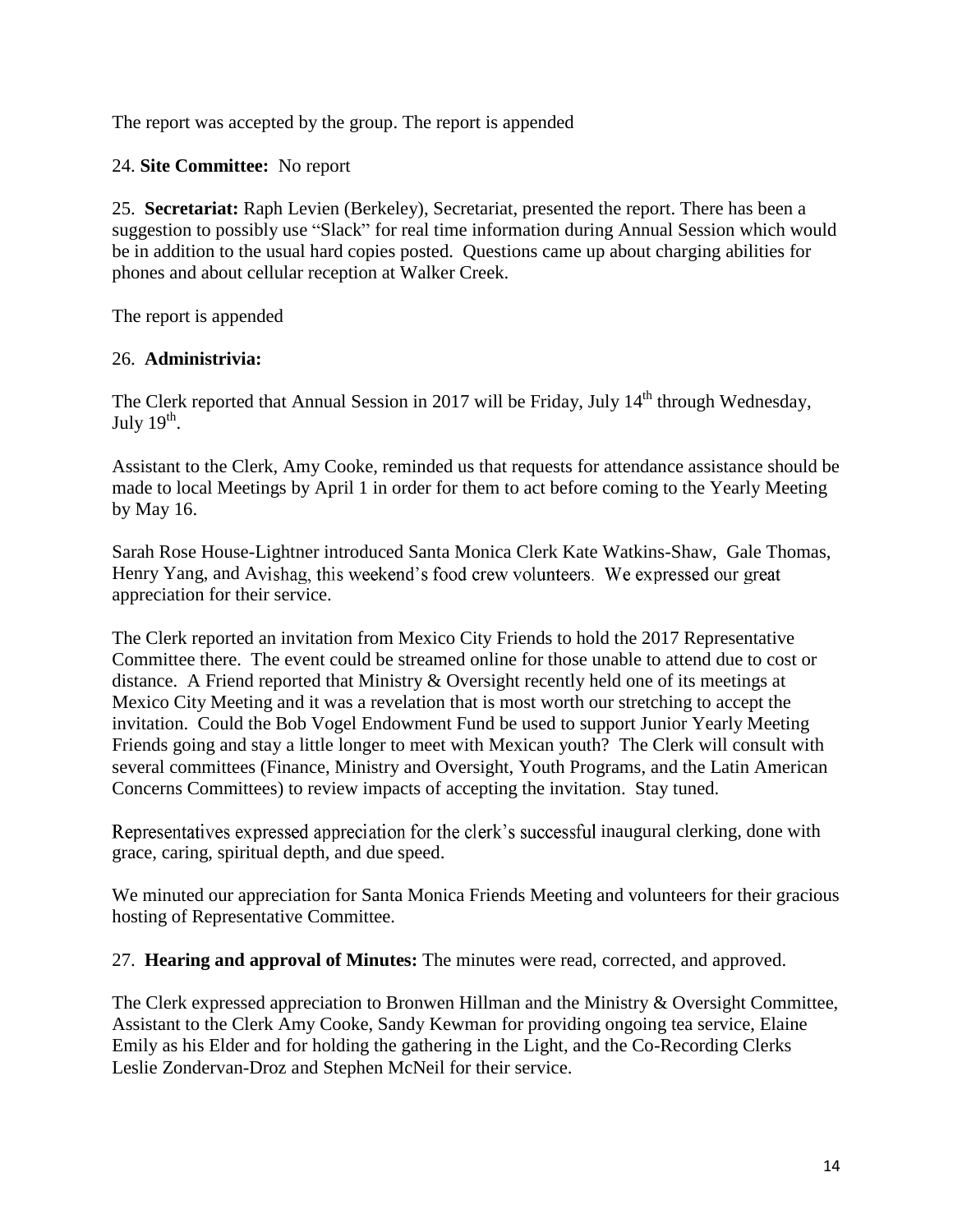We closed in worship.

Respectfully, Stephen McNeil (Strawberry Creek) and Leslie Zondervan-Droz (Humboldt), *Co-Recording Clerks.* Diego Navarro (Santa Cruz), *Presiding Clerk.*

## **PYM RepCom - Roll Call – March 5, 2016**

# **Monthly Meetings and Worship Groups "y"** *indicates present at roll call, "n" indicates absent*

**Roll Call List**

| Appleseed                 | N |
|---------------------------|---|
| Berkeley                  | Y |
| Oakland WG                | N |
| Big Island                | Ý |
| Kauai WG                  | N |
| Maui WG                   | Ń |
| Molokai WG                | Ń |
| <b>Central Coast</b>      | Y |
| Chico                     | Y |
| Claremont                 | Ý |
| Davis                     | Ý |
| Delta                     | N |
| Fresno                    | N |
| <b>Grass Valley</b>       | Y |
| <b>Placer WG</b>          | N |
| Guatemala                 | Y |
| Honolulu                  | Y |
| Humboldt                  | Y |
| Southern Humboldt         |   |
| WG                        | N |
| <b>Inland Valley</b>      | Y |
| La Jolla                  | Ý |
| Las Vegas                 | N |
| Live Oak                  | N |
| <b>Friends of Soledad</b> |   |
| WG                        | N |
| Marloma-Long Beach        | N |